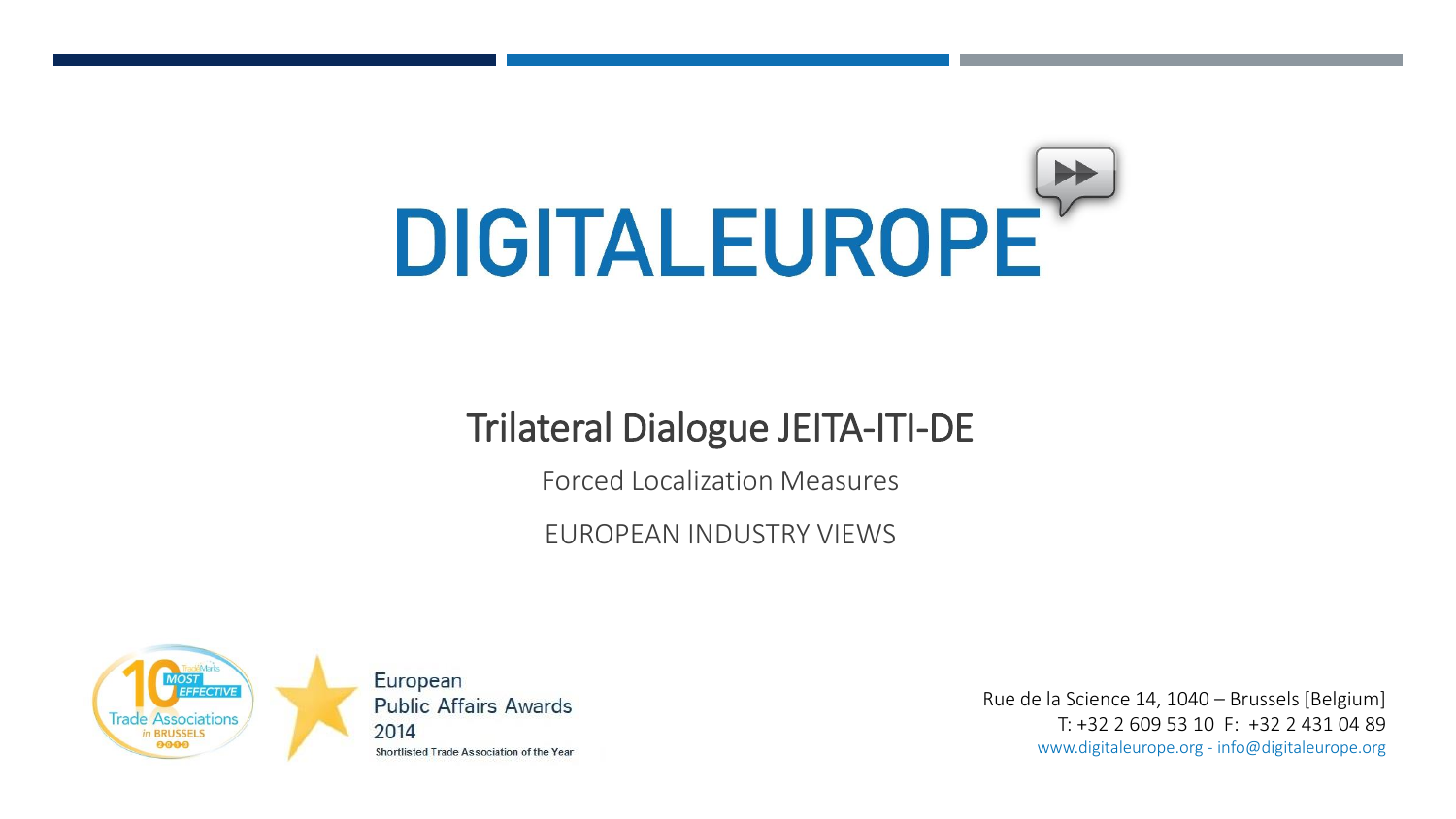## European Context

#### Privacy vs Open market

- **NSA** Surveillance Revelations have created strong anti-US sentiment in various EU countries
	- Result: calls for creation of « Fortress Europe » by European Telcos and certain politicians
- Cyber « Attacks » (towards public and private actors) illustrate weakeness of EU security systems
	- Result: reform of National Infrastructure Systems Directive
- Data Privacy is regarded as a « fundamental right » EU Data Privacy Reform
	- Result: free flow of data challenged because EU Data Privacy rules would become more stringent in the world
- Safe Habor Agreement under review and even many calles for immediate suspension
	- Result: cannot discuss data flows in TTIP unless Safe Harbor review is finalized
- Umbrella agreement btw EU-US on exchange of information in law enforcement cases
	- Result: request from EU for equal rights for EU citizens as US citizens in the US (judicial redress)
- US Gov case against Microsoft and Ireland judge orders Microsoft to hand over data located in non-US server
	- Results: completely undermines the protection of data located in the EU

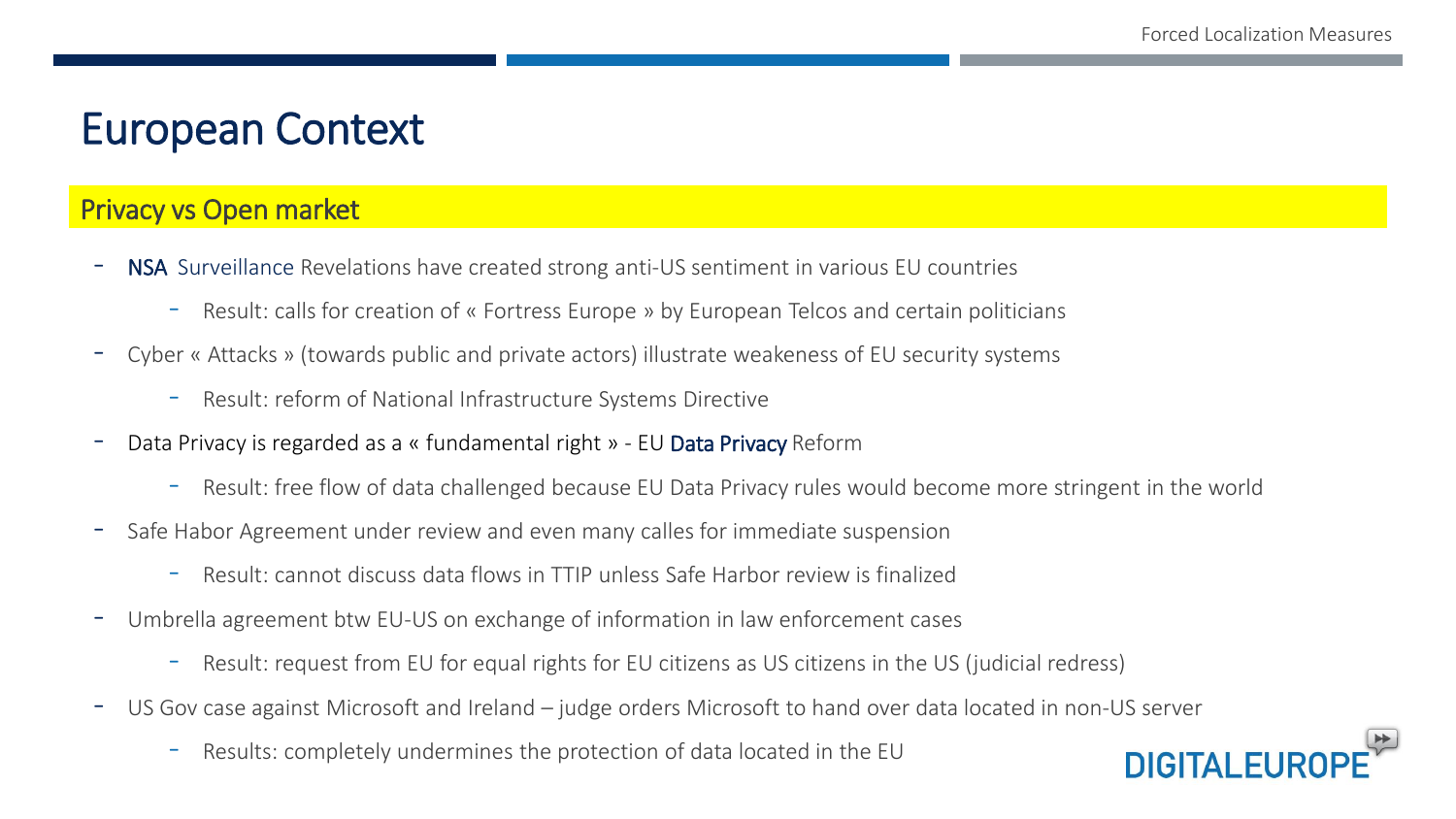## European Context

#### Privacy vs Open market

- Google case/Right to be forgotten
- New Juncker « Digital » Commission
- Challenges for the next five years: Digital Single Market & Coherence among portfolios.
- Anti-trade climate in Brussels (e.g. No TTIP, CETA) : far-right political parties in the EP, NGOs, Trade Unions.

 $\rightarrow$  Main objective Digital Europe: Re-Building trust in the Internet/Data Flows (and American ICT companies)

 $\rightarrow$  Challenge: certain elements of the puzzle first need to be addressed before receiving full EU support for supporting free flow of data

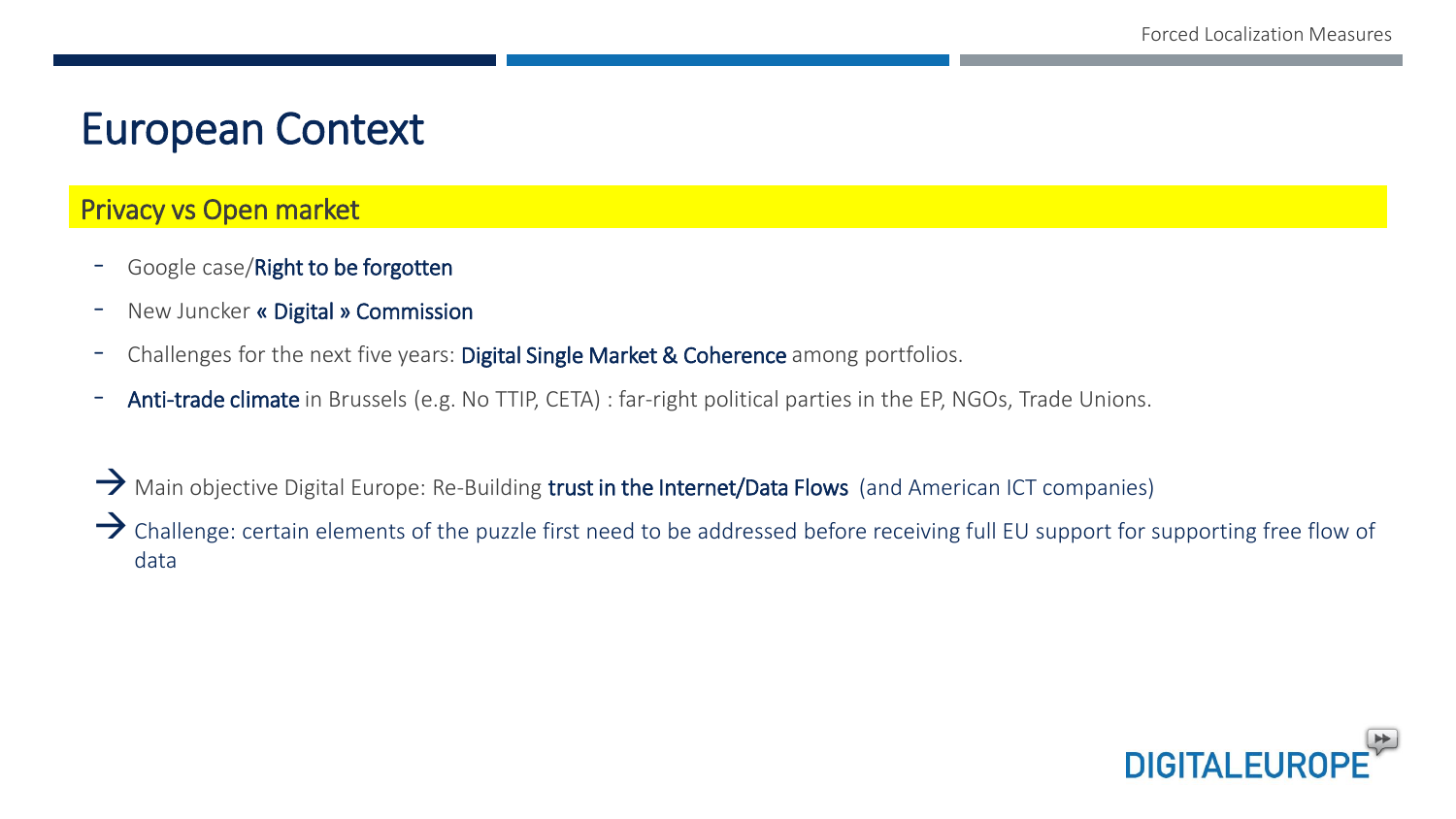## European views on Forced Localization Measures (FLM)

#### Evaluating the threat

- Debate quite recent in Europe
- **« Cautious » approach** at the European level (EC) FLM require better analysis and understanding
- EU fears « lack of credibility » when addressing these FLM with other third countries (as its official representatives made it very clear that Privacy & Security of the EU citizen's data are the concern).
- New Designated EU Trade Commissioner Malmström intends to promote the WTO as the best tool for dispute settlement
- Pluri/Multi-lateral approach (TBT Committee) vz Bilateral approach (via Free Trade Agreements)
- Trade in Services Agreement: EU in <sup>a</sup> « listening mode » on US proposal to include provisions on cross-border data flows and to prevent FLM
- European vision should be delivered for the ITA Workshop on Non-Tariff Barriers (NTBs), Geneva, 7 May 2015

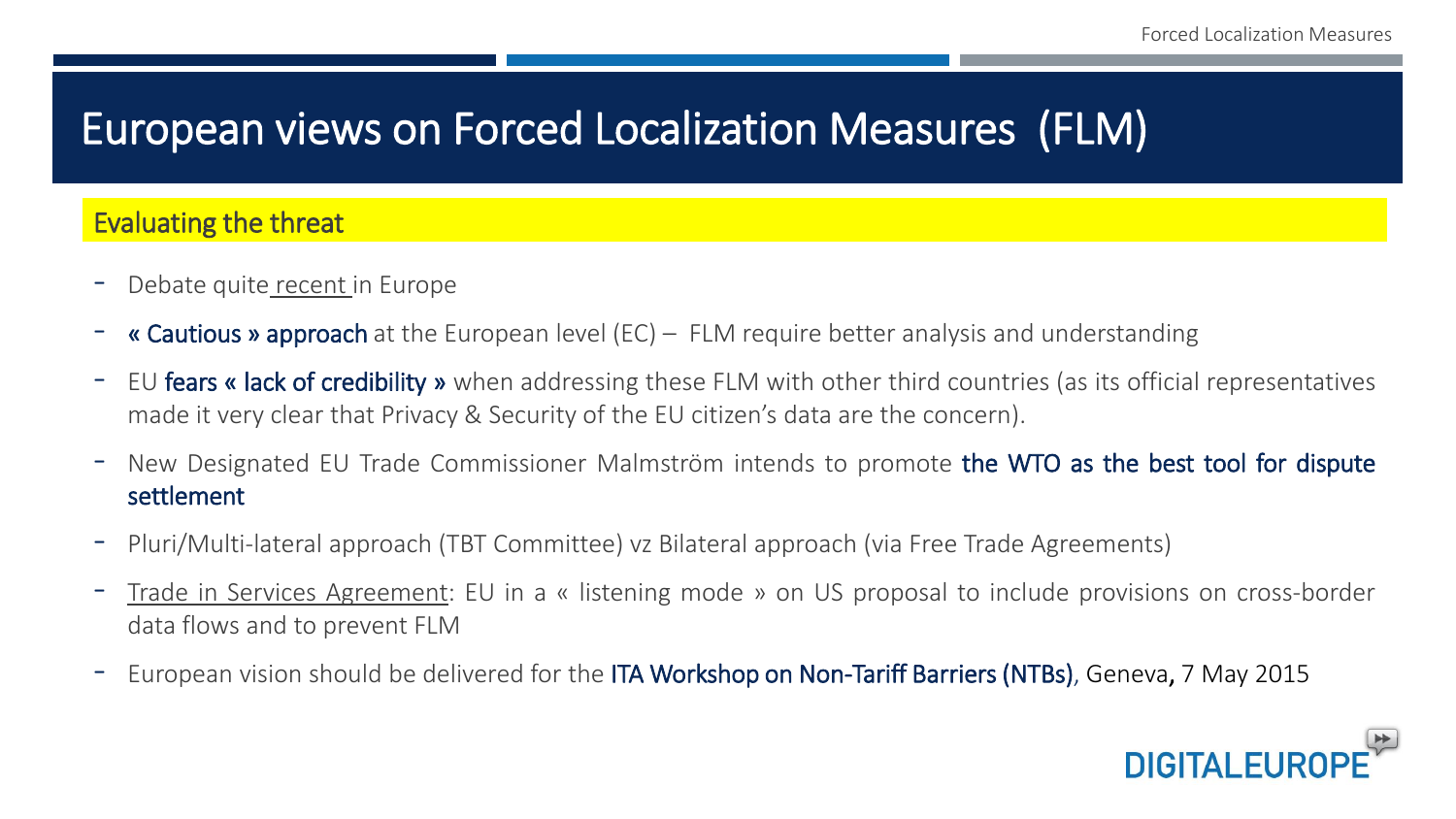#### TABLE 1: OVERVIEW OF REQUIREMENTS IN LEGISLATIVE PACKAGES

#### ECIPE OCCASIONAL PAPER 03/2014

|                                                          | <b>Brazil</b>   | <b>China</b>    | <b>EU28</b>     | India          | <b>Indonesia</b> | <b>Korea</b>   | <b>Vietnam</b>  |
|----------------------------------------------------------|-----------------|-----------------|-----------------|----------------|------------------|----------------|-----------------|
| <b>Data localisation requirement</b>                     | N <sub>o</sub>  | Yes             | N <sub>o</sub>  | Partial        | Yes              | Partial        | Yes             |
| <b>Consent required for data</b><br>collection           | Yes             | Yes             | Yes             | Yes            | Yes              | Yes            | $\overline{No}$ |
| <b>Consent required for transfer to</b><br>third parties | Yes             | Yes             | $\overline{No}$ | Yes            | $\overline{No}$  | Yes            | $\overline{No}$ |
| <b>Right to review</b>                                   | $\overline{No}$ | $\overline{No}$ | Yes             | Yes            | Yes              | Yes            | N <sub>o</sub>  |
| <b>Right to be forgotten</b>                             | Yes             | Yes             | Yes             | N <sub>o</sub> | $\overline{N_0}$ | Yes            | Yes             |
| <b>Breach notification</b>                               | N <sub>o</sub>  | Yes             | Yes             | N <sub>o</sub> | Yes              | Yes            | N <sub>o</sub>  |
| <b>Impact assessment</b>                                 | N <sub>o</sub>  | Yes             | Yes             | N <sub>o</sub> | N <sub>o</sub>   | N <sub>o</sub> | N <sub>o</sub>  |
| Data privacy officers                                    | N <sub>0</sub>  | $\overline{No}$ | Yes             | N <sub>o</sub> | N <sub>0</sub>   | Yes            | N <sub>0</sub>  |
| <b>Sanctions for non-compliance</b>                      | Yes             | Yes             | Yes             | Yes            | Yes              | Yes            | N <sub>o</sub>  |
| <b>Government access required</b>                        | Yes             | $\overline{No}$ | $\overline{No}$ | Yes            | N <sub>o</sub>   | N <sub>o</sub> | Yes             |
| Data retention requirement                               | Yes             | N <sub>o</sub>  | No              | Yes            | N <sub>o</sub>   | N <sub>o</sub> | Yes             |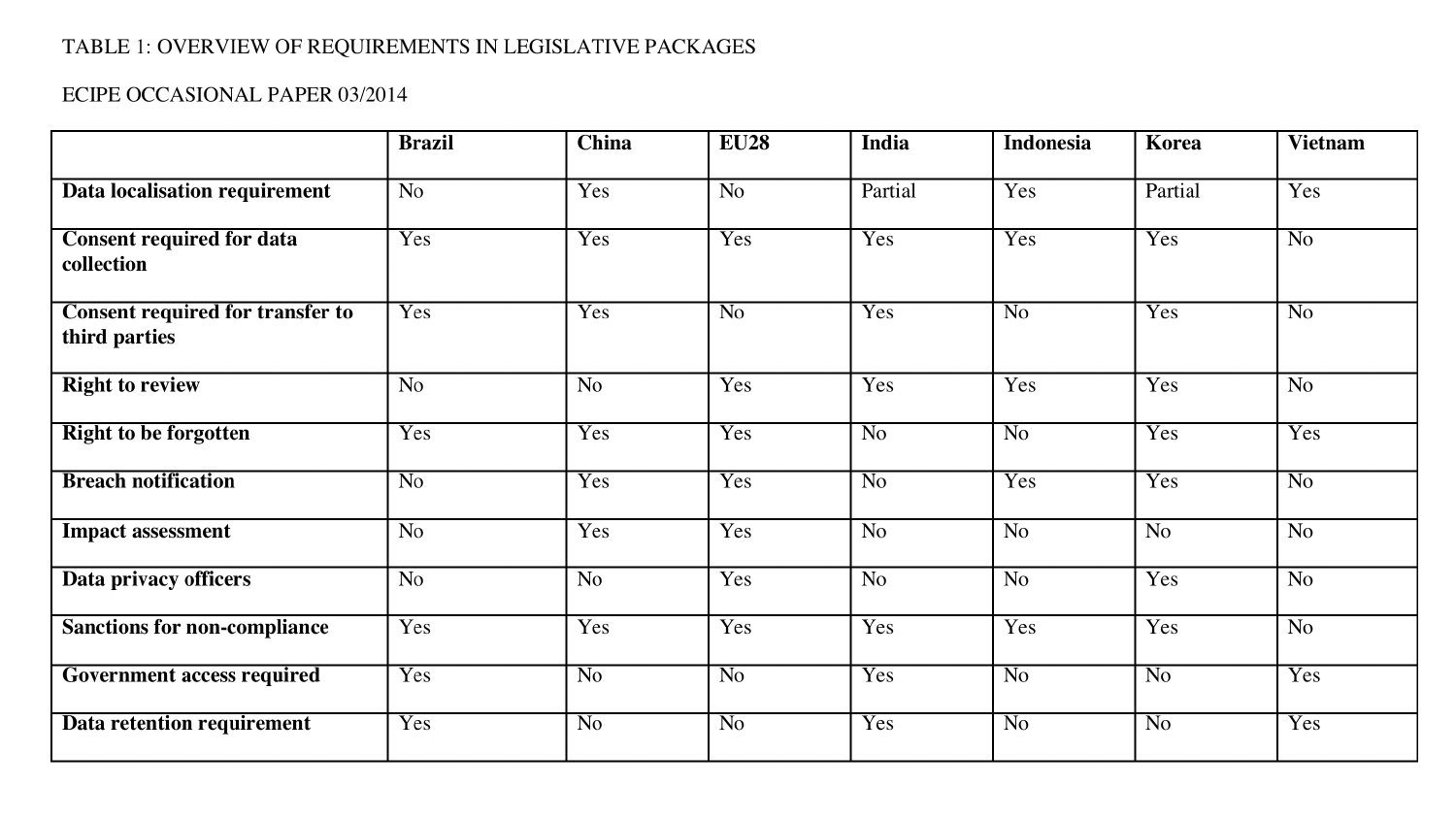## FLM possible impact on EU GDP

- FIGURE 1: GTAP SIMULATIONS ON GROSS DOMESTIC PRODUCT (GDP) FOR SELECTED COUNTRIES. CHANGES IN %

(in ECIPE, *The Costs of Data Localization*, N°3-2014)

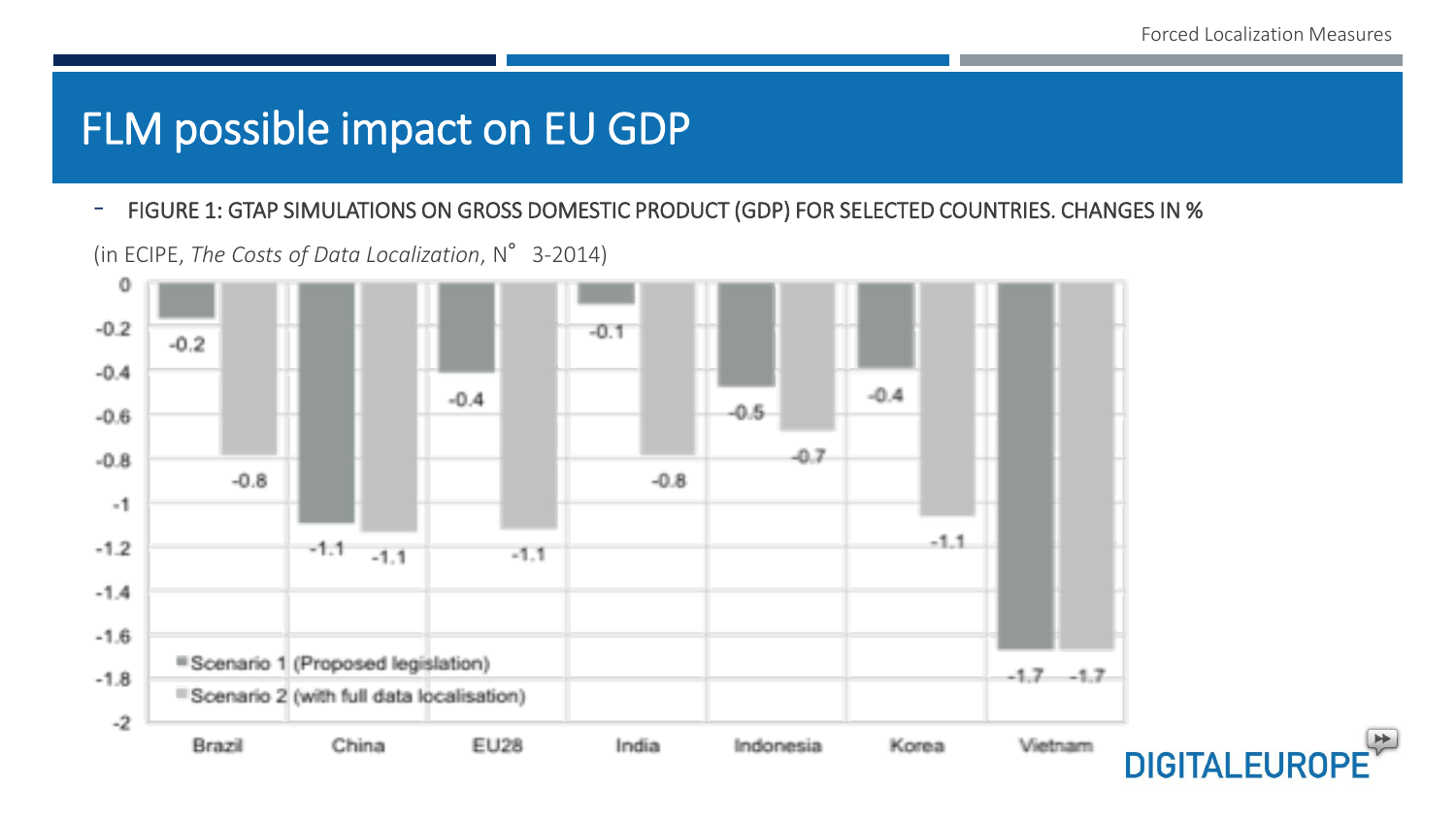### EU industry initiative

- DIGITALEUROPE Horizontal Working Group (WG) on FLM (leadership: IBM) close work with other WGs (Privacy & Security, Market access, Internet Governance)
- Main actions:
	- DIGITALEUROPE **leadership on EU industry actions** (letters, position papers, statements) to prevent or remove FLM (e.g. Russia, Vietnam);
	- Undergoing Mapping of forced localization measures around the world (focus on EU28, ASEAN, Turkey, Russia, Latin America,…);
		- Joint initiative with ITI and JEITA?
	- Advocacy for the inclusion of horizontal binding commitments in FTAs (e.g. EU-Vietnam, TTIP) and Plurilateral agreements (TiSA) for cross border data flows and the rejection of FLM in accordance with Article 14 of GATS;
	- Inform MEPs, European Commission, Permanent Representatives, National Trade Associations (e.g. Ametic, ZVEI, Bitkom), other EU ICT & non-ICT industry stakeholders (e.g. Google, eBay CCIA, BUSINESSEUROPE, TABC, AMCHAM EU, EUCOMED, EECA, FUELS EUROPE, European Digital Media, & oth impact of FLM.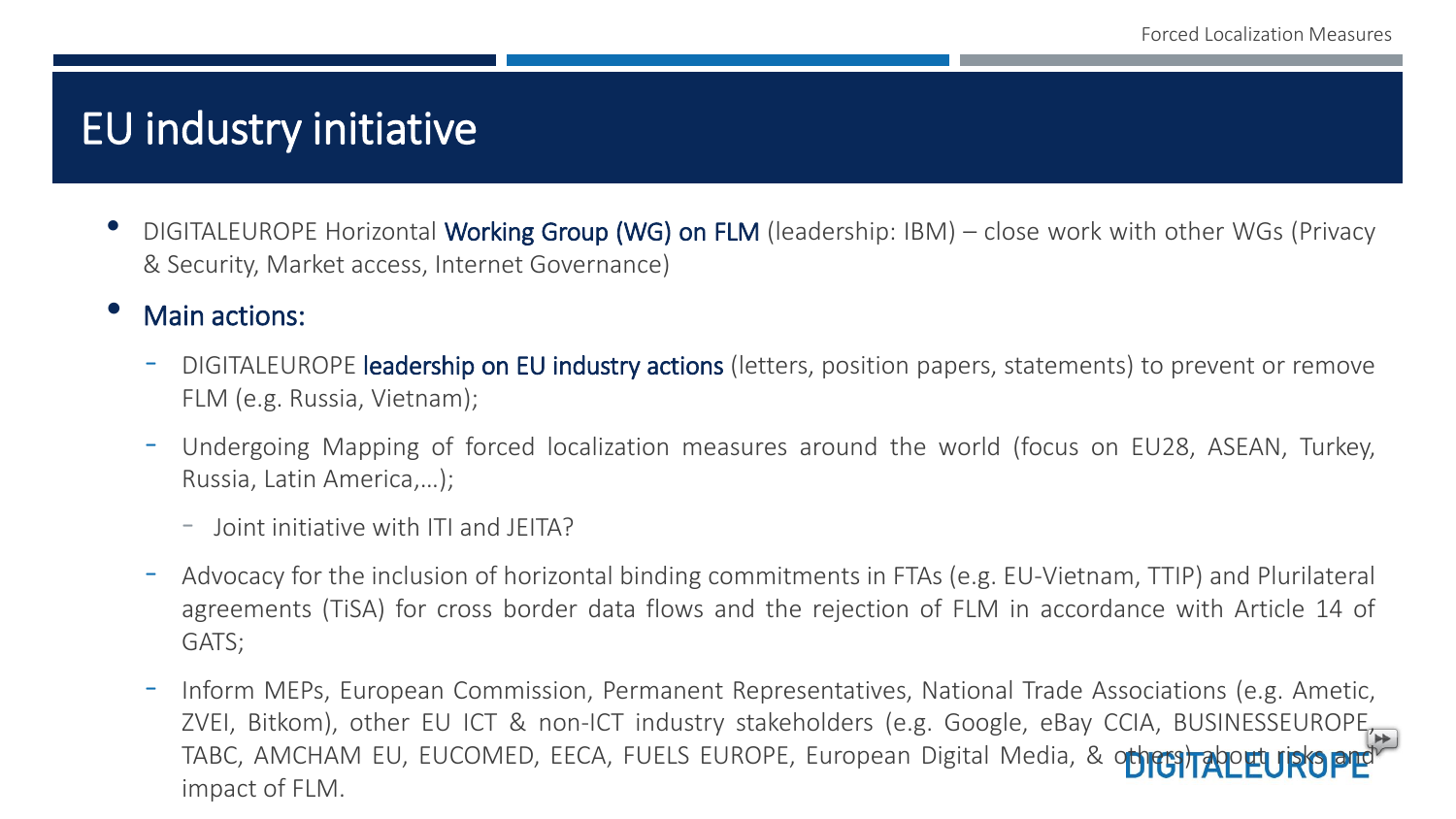## Building a global industry coalition against FLM

- Joint statement for the G20 Trade Ministers Meeting in Sydney (July 2014) +30 signatories
- Next action(s) ? APEC Leaders Meeting (10 November 2014); ITA Workshop on NTBs (7 May 2015)
- Develop global mapping of forced localization?
- Develop language that can be inserted in FTAs?

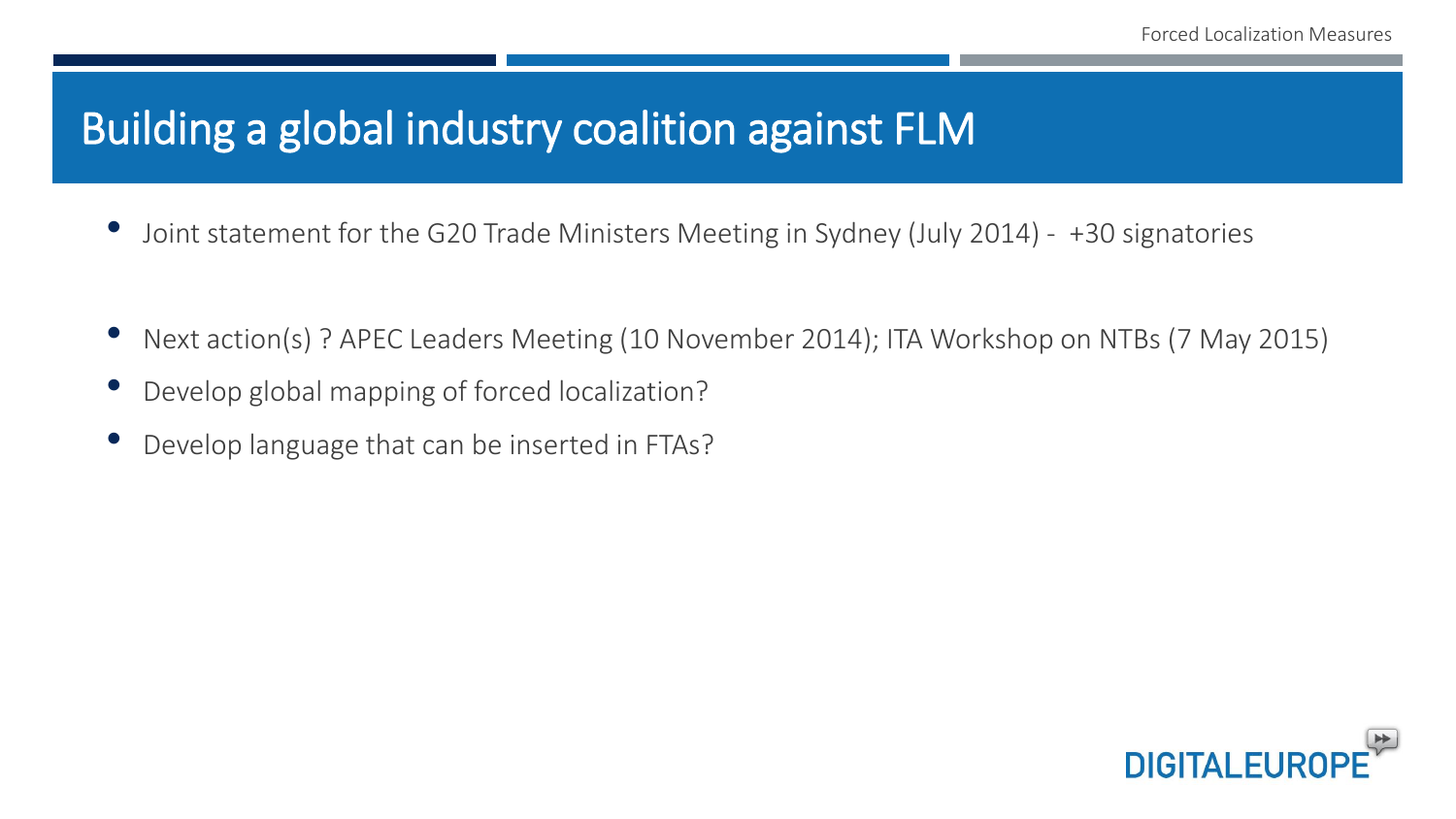## Global Industry Coalition against FLM

See joint statement and signatories: http://www.digitaleurope.org/SearchResults.aspx?Search=forced%20localization